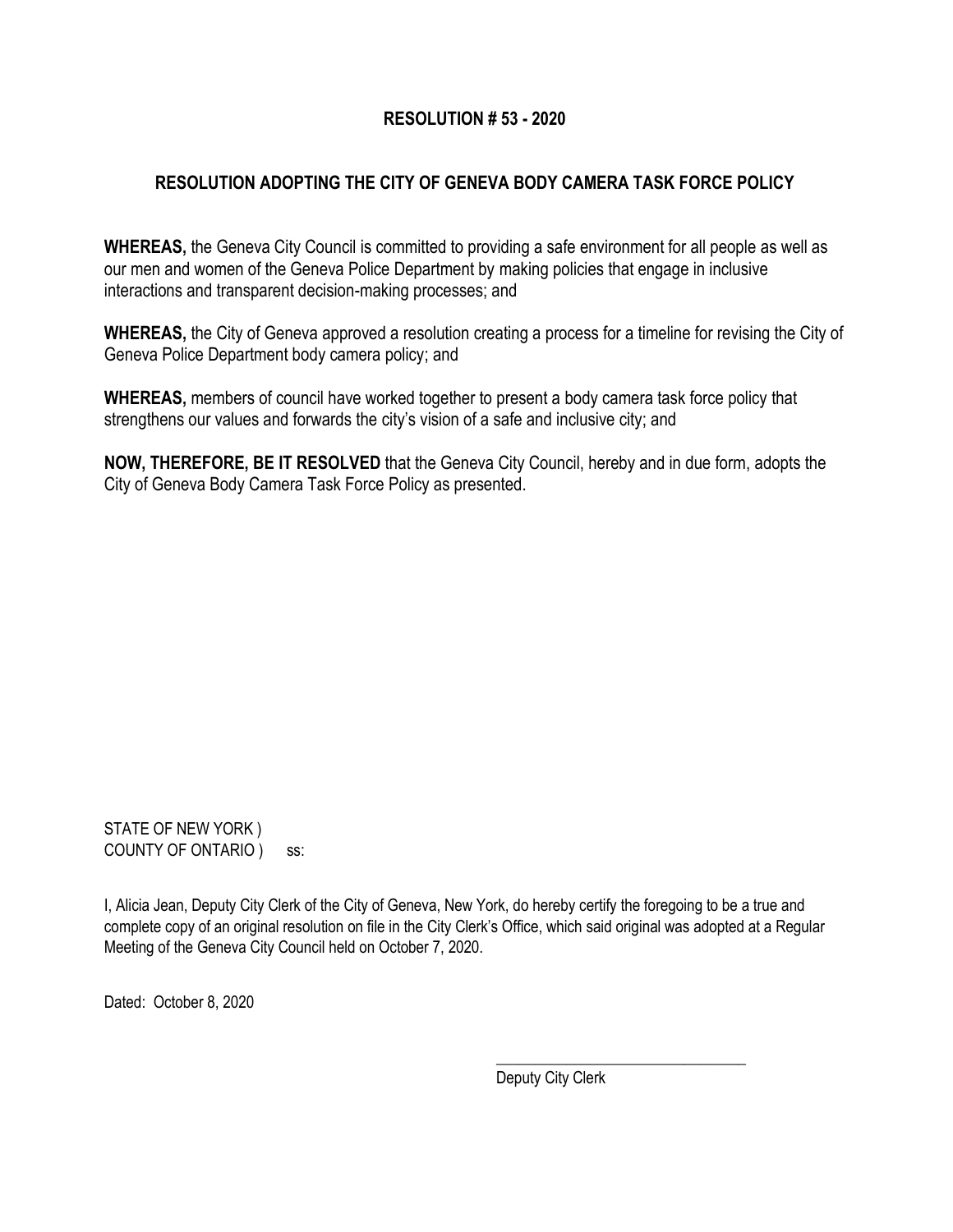### **City of Geneva Police Department Body Camera Policy Task Force Bylaws**

#### **Introduction**

The Geneva City Council passed a resolution at its July 1, 2020 meeting directing that a task force be convened to make recommendations pertaining to Geneva Police Department G. O. 409.

### **Name**

The task force shall be known as Geneva Police Department Body Camera Task Force or the "Task Force."

### **Purpose**

The purpose of the Task Force is to:

- Work in collaboration with the City Manager and the Police Chief or a GPD representative to examine the Geneva Police Department G.O. 409, "Body Worn Cameras".
- Evaluate the Geneva Police Department G.O. 409 to determine if it is consistent with national standards, best practices and accreditation requirements applicable to the Geneva Police Department to:

-**Optional Use of the BWCs (section VI G-J):** Consider policies dictating when cameras are required to be in use to assure procurement of best possible data.

-**Access, Retention, and Storage Security:** Review policies of footage access and years stored for alignment with best practices to ensure transparency.

• Submit recommendations to the City Council, Police Chief, and City Manager to insure G.O. 409 is consistent with national standards, best practices and accreditation requirements applicable to the Geneva Police Department.

### **Responsibilities**

Responsibilities may include, but not necessarily be limited to:

- Reviewing Geneva Police Department G.O. 409 along with other body camera policies, national standards, and best practices and complete a comparative analysis.
- Reviewing Accreditation standards applicable to Geneva Police Department G.O. 409.
- Recommending amendments to Geneva Police Department, G.O. 409 policy consistent with national or New York State standards, best practices and accreditation requirements applicable to the Geneva Police Department.
- Presenting progress reports on the work of the Task Force and a final report of recommendations to the City Council, City Manager and the Police Chief that will be shared with the public.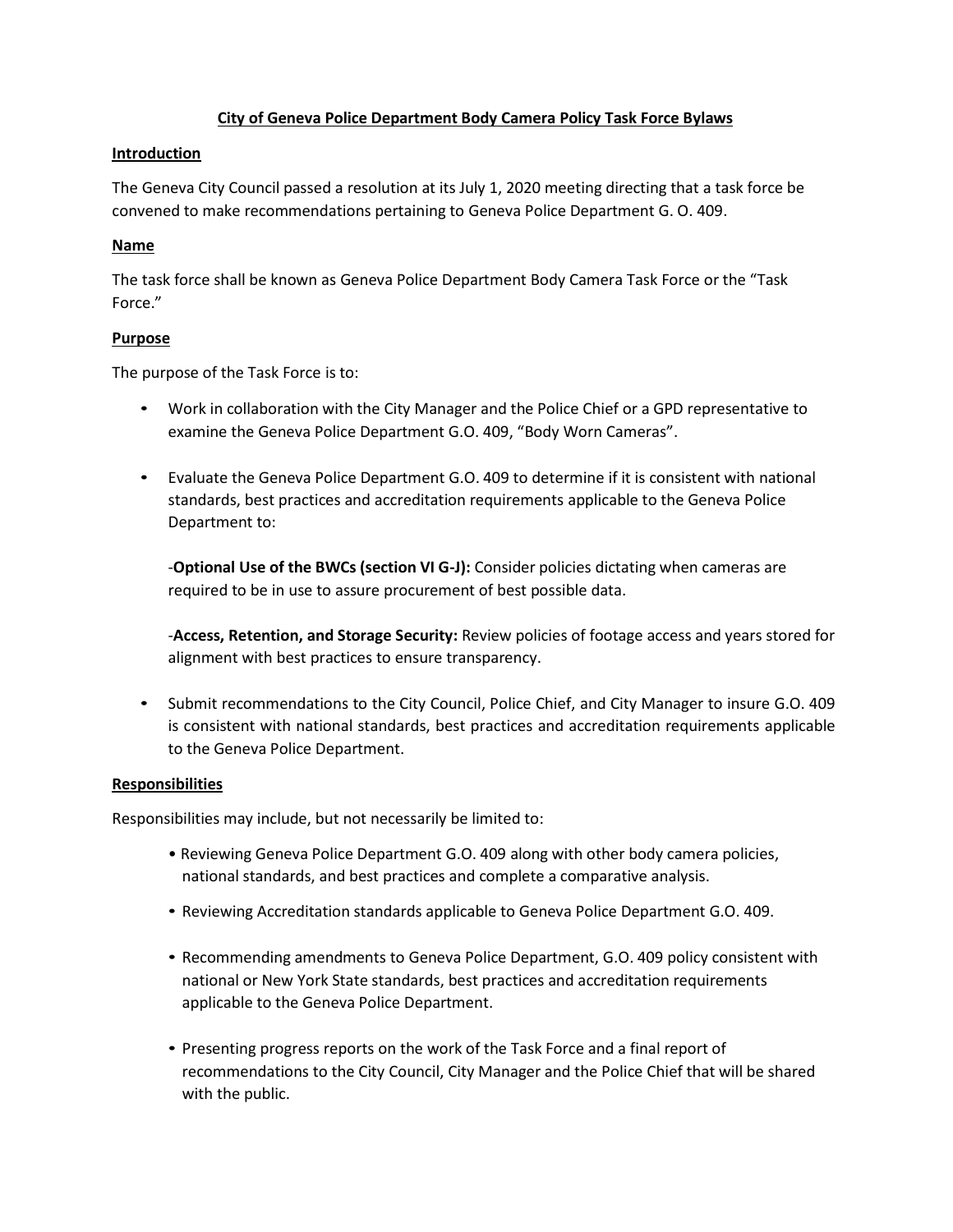Recommendations of the Task Forces shall be advisory only and shall not be binding on the City Administration, City Council or the Geneva Police Department. The Task Force serves at the discretion of the Geneva City Council. The Geneva Police Department will orient the Task Force with an overview of the current body camera policy at the start of the Task Force meetings. The Police Chief will be available for feedback to the task force throughout the process. The Police Chief will respond to final recommendations within thirty days with expectations for implementing recommendations or issues that the recommendations present. It is the expectation that the Task Force and Geneva Police Development will find common ground and produce a valuable review that meets the needs of the newly established Police Accountability Board.

## **Membership**

Membership of the Task Force shall consist of 5 community members.

### **City Representation**

The city representatives that will serve on the board with no voting power will consist of 2 councilor liaisons, Police Chief or GPD Representative, City Manager or City Comptroller.

### **Membership Qualifications**

Member qualifications should be:

- Residents of the city for twelve (12) months or more;
- Willing and able to attend all meetings and do their best to do so;
- Willing and able to have open minded conversations about the policy;
- An active participant, demonstrating confidentiality when it is applicable;
- Willing to adhere to the city's code of ethics and meeting rules of order

### **Appointment of Members**

Initial vacancies as well as subsequent vacancies shall be publicly advertised. Residents will be recommended by the Community Compact and City Council. Appointment will be made by City Council. Qualified individuals who have been properly screened and recommended by the Community Compact shall be accepted as members of the Body Camera Policy Task Force without regard to sex, sexual orientation, gender identity, race, religion, color, national origin, age, marital status or disability.

City Council liaisons will be chosen by the Mayor.

### **Length of Term**

Task Force members will serve for the duration of time that it takes to review the current G.O. 409 policy and provide recommendations on changes. The Task Force will automatically dissolve after the task has been completed.